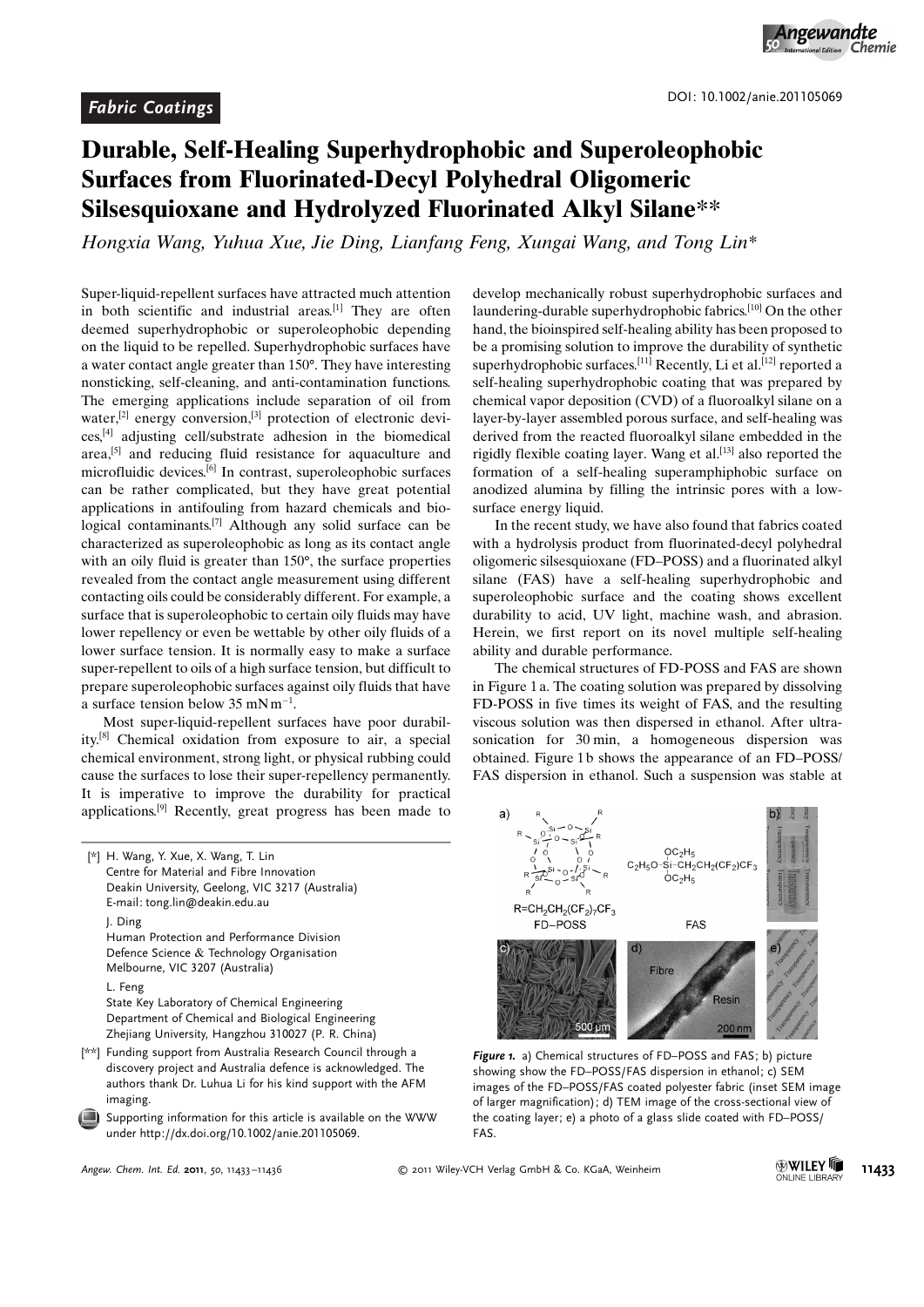## Communications

room temperature for at least 10 h. The FD–POSS/FAS suspension can be easily applied onto fabrics through a wetchemical coating technique, such as spraying, padding, or dipcoating. In this study, a dip-coating method was used to apply the coating solution to fabrics; a plain weave polyester fabric was mainly used as a model substrate. After dip-coating, the coated fabric was dried at  $135^{\circ}$ C for 30 min. Under the scanning electron microscope (SEM), the coated fabric looked uniform (Figure 1c). The transmission electron microscope (TEM) image showed that a thin conformal film, with a thickness of around 100 nm, was formed on the fiber surface (Figure 1 d). Figure 1 e shows the coating prepared from the same FD–POSS/FAS suspension on a glass slide, which looks transparent. The UV/vis transmission spectrum of the coating on quartz plate revealed that the FD–POSS/FAS film was highly transparent in a wavelength range of 230-850 nm (see the Supporting Information).

Figure 2 a shows the colored liquid droplets  $(13 \mu L)$  on the coated polyester fabric (plain weave). The yellow-colored water, red-colored hexadecane, and blue-colored tetradecane



Figure 2. a) Photo of colored water (yellow), hexadecane (red), and tetradecane (blue) on the FD–POSS/FAS treated polyester fabric (for easy observation, a small amount of dyes, acid yellow 76, oil red, and oil blue, respectively, for water, hexadecane, and tetradecane, was added to the liquid droplets; the dyes had no influence on the contact angles); b) dependence of CA on the surface tension  $(y)$  of liquids; c) photo of colored liquids on the coated fabric after plasma treatment; d) photo of colored liquids on the coated fabric after 100 cycles of plasma-and-heat treatments; e) CA changes in the first 10 cycles of plasma-and-heat treatments; f) CA changes with plasma-and-heat treatment cycles.

all look like spheres. The contact angle (CA) measurement indicated that the coated fabric had contact angles of 171°, 155°, and 152° with water, hexadecane, and tetradecane, respectively. A series of organic solvents having different surface tensions have been used to explore the liquid repellency of the coated fabric. Figure 2b shows the dependence of the CA on the surface tension. The CA was larger than 150° when the liquid surface tension was above 26.5 mNm<sup>-1</sup> (tetradecane); this result clearly indicates that the treated

fabric is super-liquid-repellent and has both superhydrophobic and superoleophobic properties.

To demonstrate the self-healing ability, the coated fabric was damaged artificially by a plasma treatment using air as gas source. After the treatment, the surface became hydrophilic with a contact angle of  $0^{\circ}$  for water, hexadecane, and tetradecane (Figure 2 $c$ ). However, when the plasma-treated fabric was heated at  $135^{\circ}$ C for 3 min, it restored its superliquid-repellency (Figure 2d), with contact angles of 171°, 155°, and 151° with water, hexadecane, and tetradecane, respectively. The treated fabric can maintain the superhydrophobicity even after 100 cycles of the plasma-and-heat treatment, suggesting excellent self-healing ability. However, the superoleophobicity changed with the plasma and heat cycles to a slightly larger extent compared with the superhydrophobicity. The contact angle with hexadecane was larger than 150° after 40 plasma and self-healing cycles (Figure 2 f). For tetradecane, the plasma-and-heat treatment only enabled the surface to maintain the oleophobicity with a contact angle below 150°, and 100 plasma-and-heat cycles led to a decrease of the contact angle from  $152^{\circ}$  to  $136^{\circ}$ . This finding indicates that the FD–POSS/FAS coated fabric has a reasonable self-healing ability to recover its oil-repellent state. Besides the heat treatment, the self-healing can also be performed repeatedly at room temperature simply by leaving the plasma-treated fabric for 24 h (see the Supporting Information).

Apart from plasma treatment, the coated fabric was also etched with strong acid and base solutions. Immersing the coated fabric in an aqueous KOH solution (pH 14) for 24 h resulted in reduction of the water and hexadecane contact angle, respectively, from  $171^\circ$  and  $156^\circ$  to  $0^\circ$  for both (Figure 3 a-1). When the KOH treated fabric was rinsed with water and heated at  $135^{\circ}$ C for three minutes, the surface was restored to its original super-liquid repellent state (Figure 3 a-2), with water and hexadecane contact angles of 171<sup>°</sup> and 154<sup>°</sup>, respectively. Such self-healing action could be repeated several times (see the Supporting Information).



Figure 3. a) Photos of FD–POSS/FAS coated polyester fabric, 1) after 24 hr immersion in KOH solution (pH 14) and 2) the immersed fabric after rinsing with water and heating at 135 °C for 3 min; b) photos of FD-POSS/FAS coated polyester fabric before and after 24 hr immersion in  $H<sub>2</sub>SO<sub>4</sub>$  solution (pH 1) and rinsing with water and drying in air at room temperature; c) CA of the FD–POSS/FAS coated polyester fabric before and after 200 cycles of machine wash, d) CA changes depending on the abrasion cycles.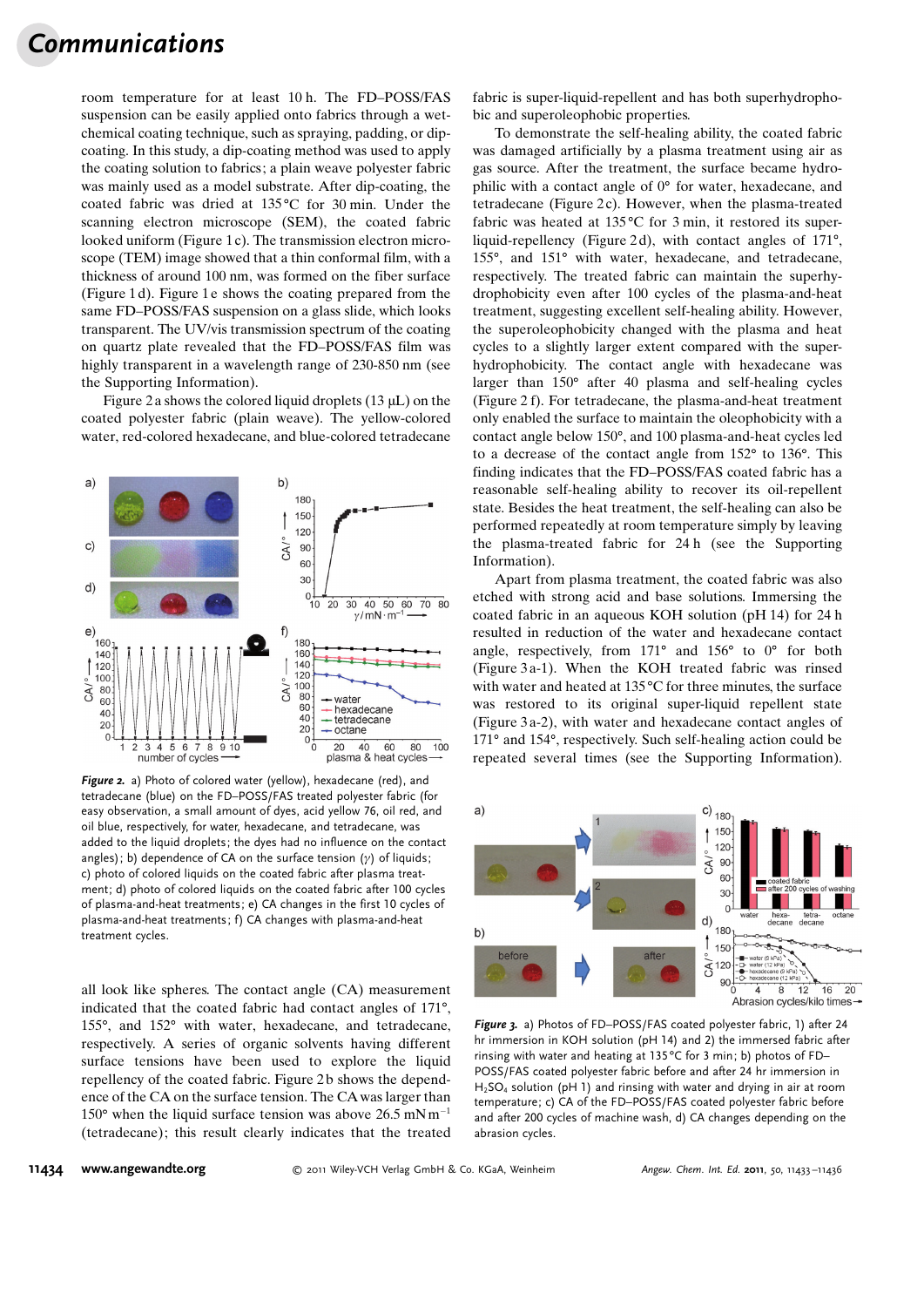When the coated fabric was immersed in an aqueous  $H_2SO_4$ solution (pH 1) in the same period of time, however, the coated fabric showed no changes in water and hexadecane contact angles (Figure 3b). This result suggests that the coating is durable enough to resist acid attacks.

The UV stability was tested by short-distance irradiation of the coated fabric with a middle-pressure Hg lamp (450 W). After 24 h of irradiation, the fabric showed no changes in the super-liquid-repellency. For comparison, the uncoated fabric was also treated under the same condition. In just one hour of irradiation, the fabric turned hydrophilic with a water contact angle close to  $0^\circ$ .

The washing and abrasion durability was also studied. After 200 cycles of standard machine laundry, the coated fabric was found to still maintain the superhydrophobicity and superoleophobicity (Figure 3c). The abrasion durability was evaluated by the Martindale method using untreated fabric to simulate actual damage. During the test, 9 kPa and 12 kPa of pressure were employed, which are typically used for evaluating the coated fabrics for apparel and heavy duty upholstery usages, respectively. Figure 3 d shows the change of the contact angle with the abrasion cycles. The coated fabric can withstand at least 6000 cycles of abrasion damages without changing its super-repellent feature. More abrasion cycles led to a decrease in both water and oil repellency. Such a durable coating with self-healing super-liquid-repellent surface can also be formed on other fibrous materials such as cotton and wool.

It should be noted that FD–POSS has been used with a thermoplastic elastomeric binder (Tecnoflon, BR9151) for developing oleophobic fabrics, and a hydrochlorofluorocarbon (Asahiklin AK-225) was used as solvent for preparation of the coating solution.<sup>[14]</sup> However, no self-healing liquidrepellent property was reported. In our work, FD–POSS and FAS were used as the coating material, and ethanol, a commonly used environmentally friendly solvent, was used as solvent. The finding that FD–POSS is soluble in FAS is also the first of its kind, which can be presumably attributed to the strong affinity of the fluorinated alkyl chains between the two chemicals. The formation of a stable FD–POSS/FAS suspension in ethanol could derive from the high polarity of the oxysilane group in FAS.

It was also observed that dissolving FD–POSS to FAS formed a clear viscous solution. However, after dispersion in ethanol for a certain period of time, the solution changed to a semisolid. Drying and heating it at 135 °C for 30 min resulted in a waxy resin. The FTIR analysis confirmed that the FAS in the FD–POSS/FAS blend after the coating treatments hydrolyzed into a silica structure (see the Supporting Information). The coating is a hydrolyzed FAS network with FD–POSS molecules embedded.

Heat treatment of the coating layer resulted in surface morphological changes. AFM images of the coating showed a rough surface and the surface became rougher after heat treatment (see the Supporting Information). The rough fiber surface formed by the FD–POSS/FAS coating, plus the inherent texture structure of fabric could be an important reason for the coated fabric to show super-liquid-repellent properties. The FD–POSS molecule comprises eight fluori-

nated decyl groups including 136 fluorine atoms surrounding the POSS cage, making the molecule extremely low in surface free energy. The FAS also has fluorinated alkyl chains, which are often used for hydrophobic surface treatments. FD–POSS with hydrolyzed FAS contributes to a low free-energy surface.

According to these results, the self-healing mechanism of the FD–POSS/FAS coating was proposed. Upon damaging the surface chemically, polar groups were normally introduced, resulting in reduced surface hydrophobicity/oleophobicity and increased surface free energy. Heating the coating layer increased the mobility of the FD–POSS molecules. As a result of molecular rotation and movement, the polar groups introduced tended to be hidden inside the coating layer, and more fluorinated alkyl chains were exposed to the surface, minimizing the surface free energy. The molecular rotation and movement could also take place at a lower temperature (e.g. room temperature) because of the low  $T<sub>g</sub>$  (see the Supporting Information). Since the FD–POSS molecules are surrounded by hydrolyzed FAS resin, their movement is restricted considerably. As a result, the coating is stable even at the melting state. The eight flexible fluorinated alkyl chains of the FD–POSS molecule function to lubricate the molecule rotation, while the large POSS cage hinders the movement of FD–POSS molecules during melting.

In summary, we have demonstrated that fabrics coated with hydrolyzed FAS containing well-dispersed FD–POSS have a remarkable self-healing super-liquid-repellent surface with excellent durability against UV, acid exposure, repeated machine washes, and severe abrasion. Such a functional coating may be useful for the development of innovative protective clothing for various applications.

Received: July 20, 2011 Published online: October 11, 2011

.Keywords: coatings · fabrics · hydrophobic effect · self-healing

- [1] a) X. Feng, L. Jiang, [Adv. Mater.](http://dx.doi.org/10.1002/adma.200501961) 2006, 18, 3063; b) M. Ma, R. M. Hill, G. C. Rutledge, J. Adhes. Sci. Technol. 2008, 22, 1799; c) D. Quéré, Annu. Rev. Mater. Res. 2008, 38, 71; d) L. Joly, T. Biben, Soft Matter 2009, 5, 2549.
- [2] a) Q. Pan, M. Wang, H. Wang, [Appl. Surf. Sci.](http://dx.doi.org/10.1016/j.apsusc.2008.03.034) 2008, 254, 6002; b) C. Wang, T. Yao, J. Wu, C. Ma, Z. Fan, Z. Wang, Y. Cheng, Q. Lin, B. Yang, [ACS Appl. Mater. Interfaces](http://dx.doi.org/10.1021/am900520z) 2009, 1, 2613.
- [3] M. Nosonovsky, B. Bhushan, J. Adhes. Sci. Technol. 2008, 22, 2105.
- [4] L. Mishchenko, B. Hatton, V. Bahadur, J. A. Taylor, T. Krupenkin, J. Aizenberg, [ACS Nano](http://dx.doi.org/10.1021/nn102557p) 2010, 4, 7699.
- [5] a) Y. Wang, C. E. Sims, P. Marc, M. Bachman, G. P. Li, N. L. Allbritton, [Langmuir](http://dx.doi.org/10.1021/la061602k) 2006, 22, 8257; b) E. Galopin, G. Piret, S. Szunerits, Y. Lequette, C. Faille, R. Boukherroub, Langmuir 2009, 26, 3479.
- [6] a) J. Ou, J. P. Rothstein, [Phys. Fluids](http://dx.doi.org/10.1063/1.2109867) 2005, 17, 103606; b) F. Shi, J. Niu, J. Liu, F. Liu, Z. Wang, X.-Q. Feng, X. Zhang, [Adv. Mater.](http://dx.doi.org/10.1002/adma.200700752) 2007, 19[, 2257.](http://dx.doi.org/10.1002/adma.200700752)
- [7] D. Satam, H. J. Lee, E. Wilusz, AATCC Rev. 2010, 10, 59.
- [8] M. Spaetha, W. Barthlott, [Adv. Sci. Technol.](http://dx.doi.org/10.4028/www.scientific.net/AST.60.38) 2008, 60, 38.
- [9] T. Verho, C. Bower, P. Andrew, S. Franssila, O. Ikkala, R. H. A. Ras, [Adv. Mater.](http://dx.doi.org/10.1002/adma.201003129) 2011, 23, 673.
- [10] a) B. Deng, R. Cai, Y. Yu, H. Jiang, C. Wang, J. Li, L. Li, M. Yu, J. Li, L. Xie, Q. Huang, C. Fan, [Adv. Mater.](http://dx.doi.org/10.1002/adma.201002614) 2010, 22, 5473; b) X.